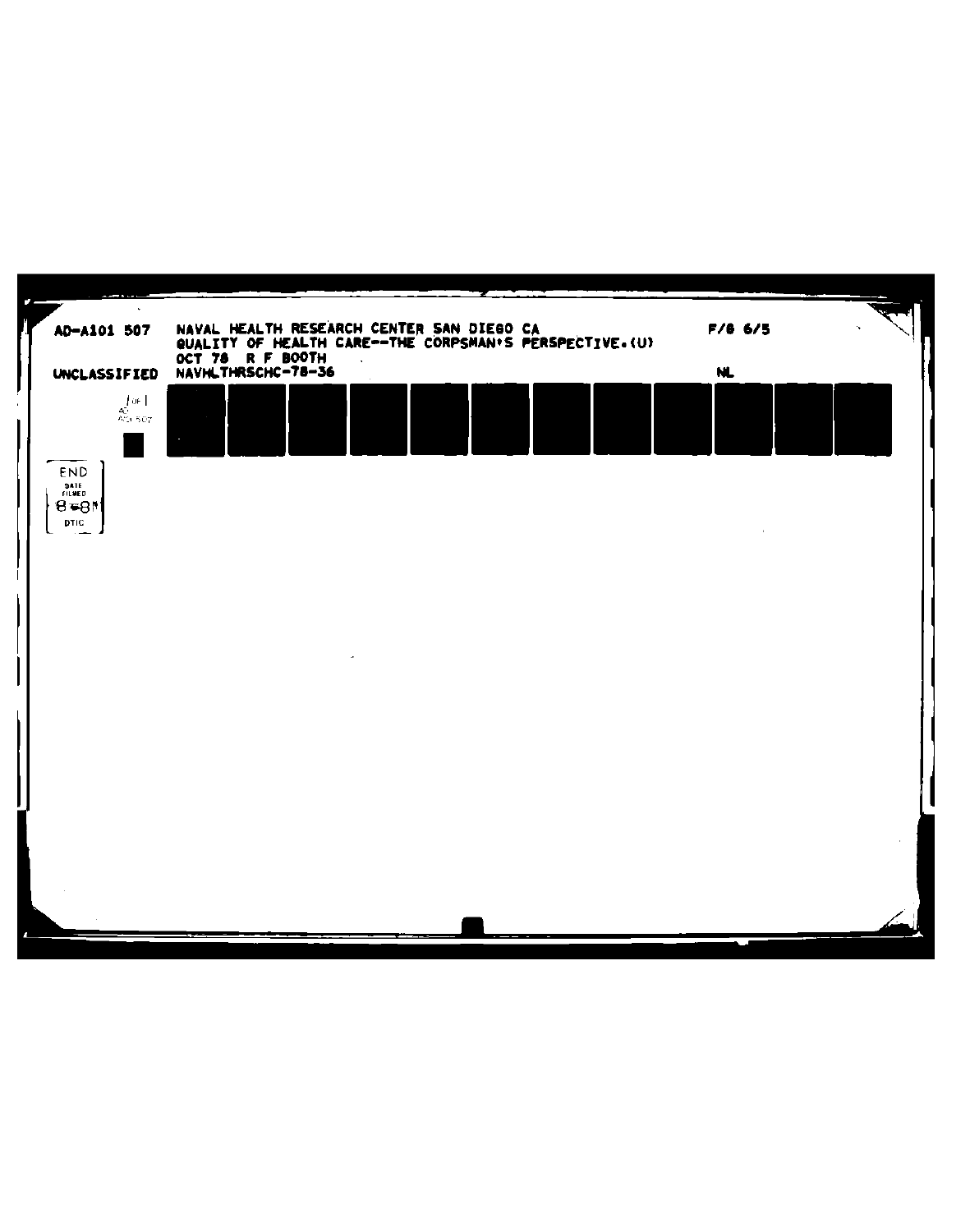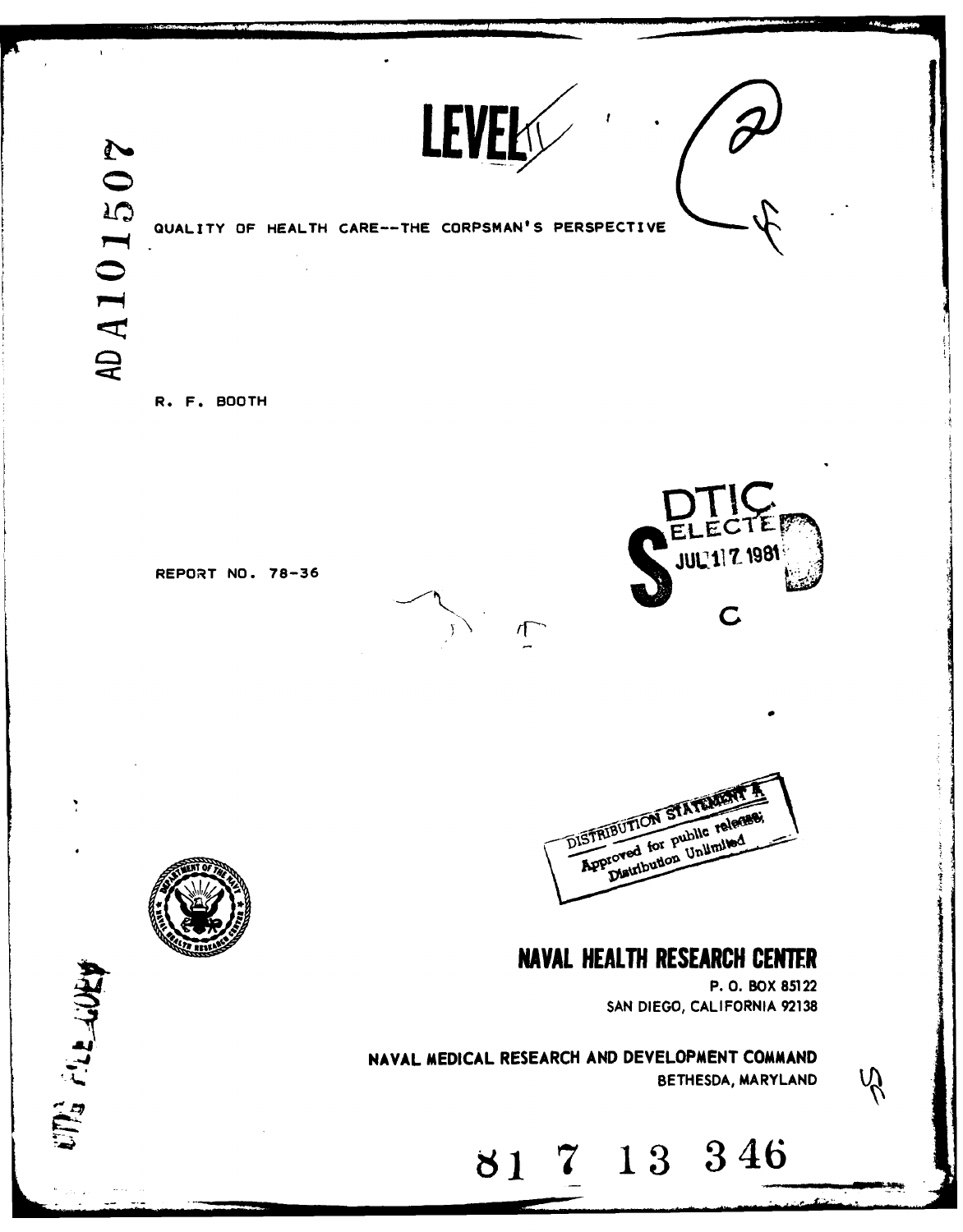Quality of Health Care---The Corpsmants Perspective Richard T. Booth, M.S.\*

## Abstract

Corpsmen's suggestions for more effective use of first enlistment Hospital Corpsmen were analyzed. Responses from 1,029 corpsmen were summarized in terms of suggested improvements in training, job assignments, and working conditions. These suggestions may be helpful to Medical Department personnel responsible for providing quality health care services in a costeffective manner.

\*Report Number 78-36, supported by Naval Medical Research and Development Command, Department of the Navy, under Research Work Unit M0096-PN.001-1031. The views presented in this paper are those of the author. No endorsement by the Department of the Navy has been given or should be inferred.

Apple of

From the Environmental and Social Medicine Division, Naval Health Research Center, San Diego, California 92152, where Mr. Booth is Head, Occupational Health Branch.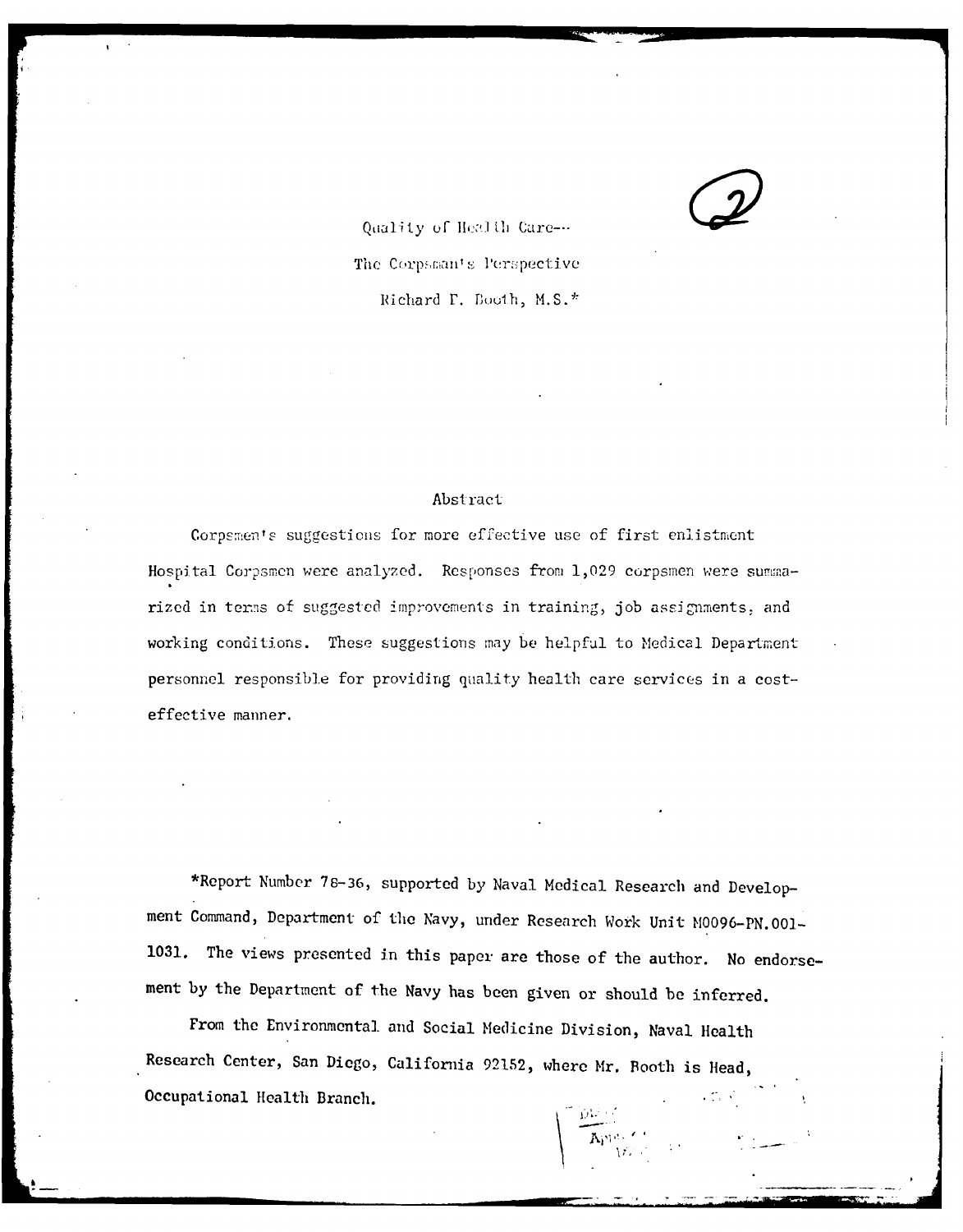# Quality of Health Care --

# The Corpuman's Perspective

"What suggestions do you have for using junior (first enlistment) Hospital Corpsmen more effectively in the Navy Medical Department?" This question was included in a Naval Health Research Center survey of 1,029 corpomen who entered class "A" Hospital Corps School during 1973 and were nearing the end of their initial active duty service obligation. The large number of comments received in response to this question indicated that many respondents had strong feelings about this issue. A variety of ways was suggested in which corpsman effectiveness might be improved. The purpose of this paper is to summarize these suggestions for review by persons charged with responsibility for providing quality health care services in a cost-effective manner.

# SELECTION

Approximately 5% of the suggestions that were received pertained to the need for improved selection and guidance procedures as a means for improving corpsman effectiveness. Most of these suggestions stressed the importance of considering an individual's motivations and attitudes, in addition to aptitudes, when evaluating qualifications for assignment to training for the Hospital Corpsman rating. Other suggestions were directed toward the need for better advice to IM candidates on the nature of paramedical work and the possibility of assignment to the Fleet Marine Force. Finally, a few corpsmen noted that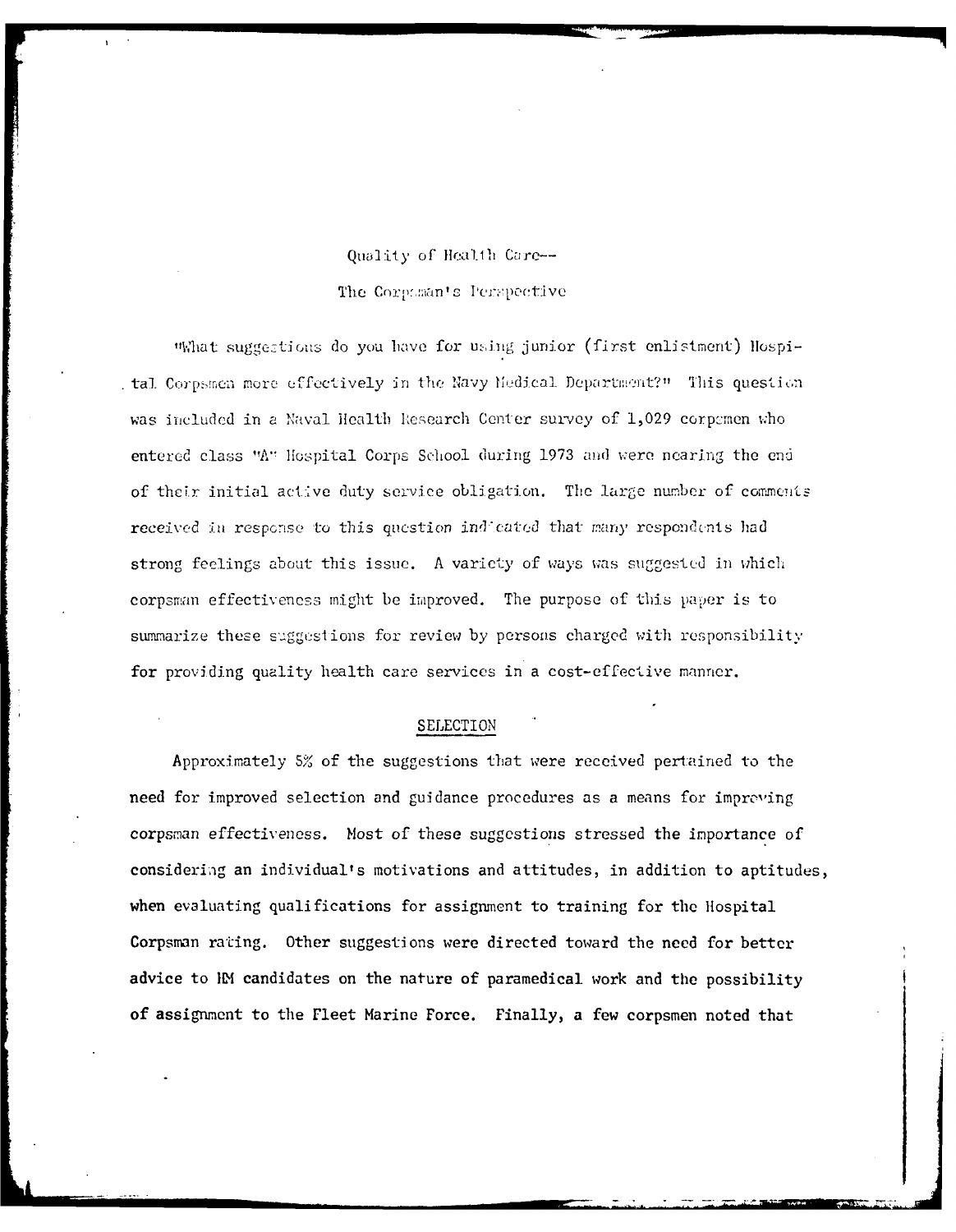$\overline{2}$ 

individuals who do not wish to become HMs should be encouraged to drop out if they are in Hospital Corps School or, if they have already been graduated, they should be allowed to change their rating. One person suggested, in addition, that the first few months following graduation from Corps School might be considered as an apprenticeship period during which time ineffective IMs could be dropped from this rating.

#### TRAINING

Approximately 25% of the suggestions that were received pertained to formal training programs, including class "A" school training, in-service training, and advanced school training courses.

Class "A" school training. Many individuals recommended that the course be extended to 16 weeks or more. The nature of these comments indicated that the present course may be too brief to permit students to acquire the knowledge that is required for them to perform satisfactorily in their jobs following graduation. Many other individuals suggested that the school curriculum might be improved by adding some new subjects, such as the psychology of patient relations, or by placing more emphasis on practical factors in training. Finally, questions were raised about upgrading scholastic standards of the curriculum to permit civilian certification or college credits be granted upon completion of the course.

In-service training. It was suggested by many individuals that HMs could benefit greatly from a continuing program of review and update on first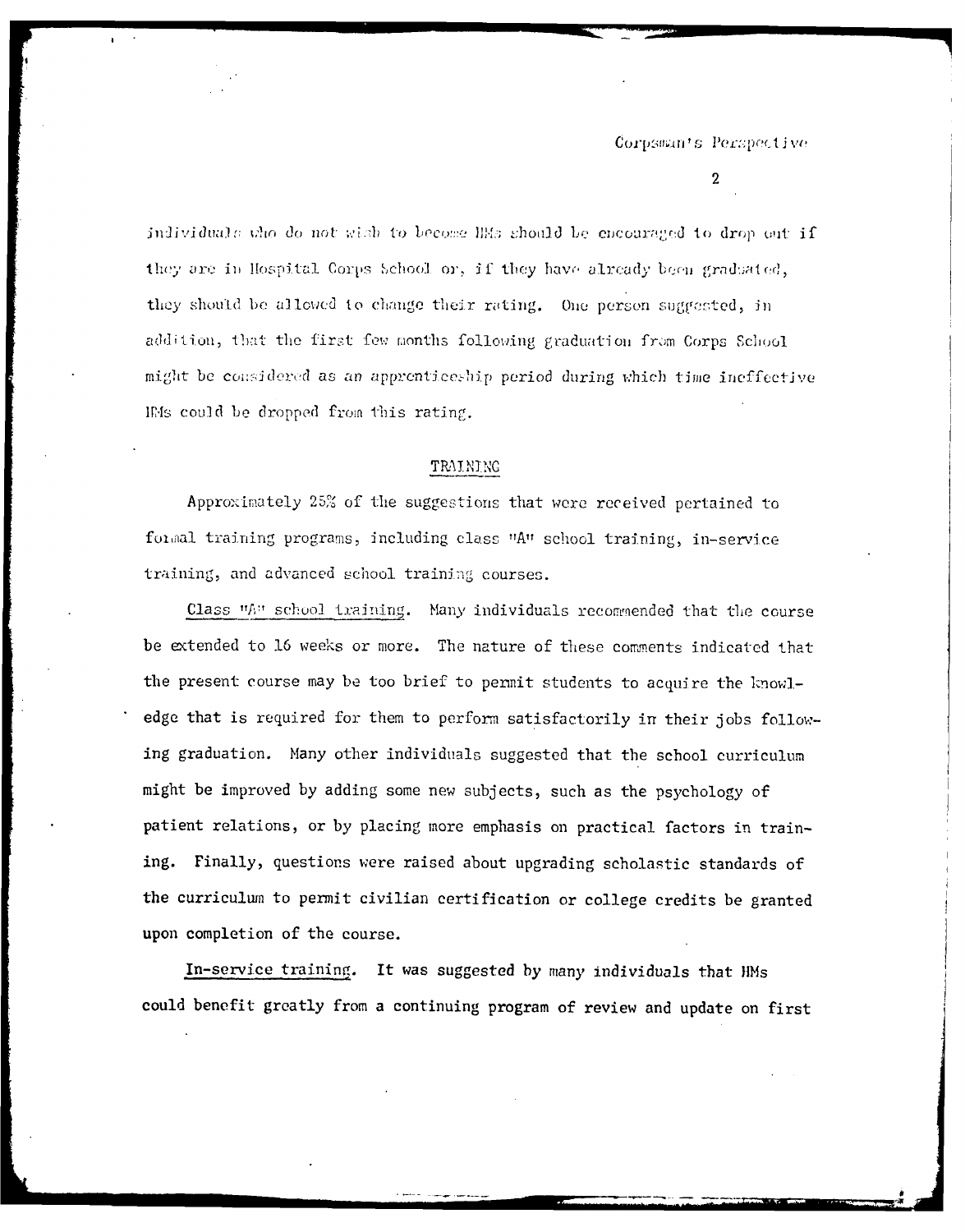#### Corpsmants Perspective

3

aid and emergency sodical procedures. Likewise, it was suggested that more time chould be dedicated to in-service training, that EMs should be given some encouragement by their supervisors to participate in this training, and that in-service training should be designed to present information on a broader array of clinical, technical, and administrative topics, including such areas as diagnosis and screening (sick call), monitoring critical care patients, dispensing medications, performing laboratory tests, and maintaining administrative records.

Advanced school training. Several individuals suggested that the opportunities for "C" school training during first enlistment should be increased and that greater attention should be given to individual interests in determining who receives this training. Most of the remaining comments suggested that the incentives for personal development and reenlistment among IMs might be improved by reestablishing such advanced training opportunities as those provided by physician assistant and NENEP programs.

#### **ASSIGNMENTS**

About half of the suggestions that were received pertained to HM duty station and job assignments. The importance of a logical progression in work setting assignments from the ward to an operational environment was stressed. Emphasis also was placed upon limiting the amount of time HMs must spend in non-health care jobs and upon increasing the utilization of advanced school graduates in their respective areas of specialization.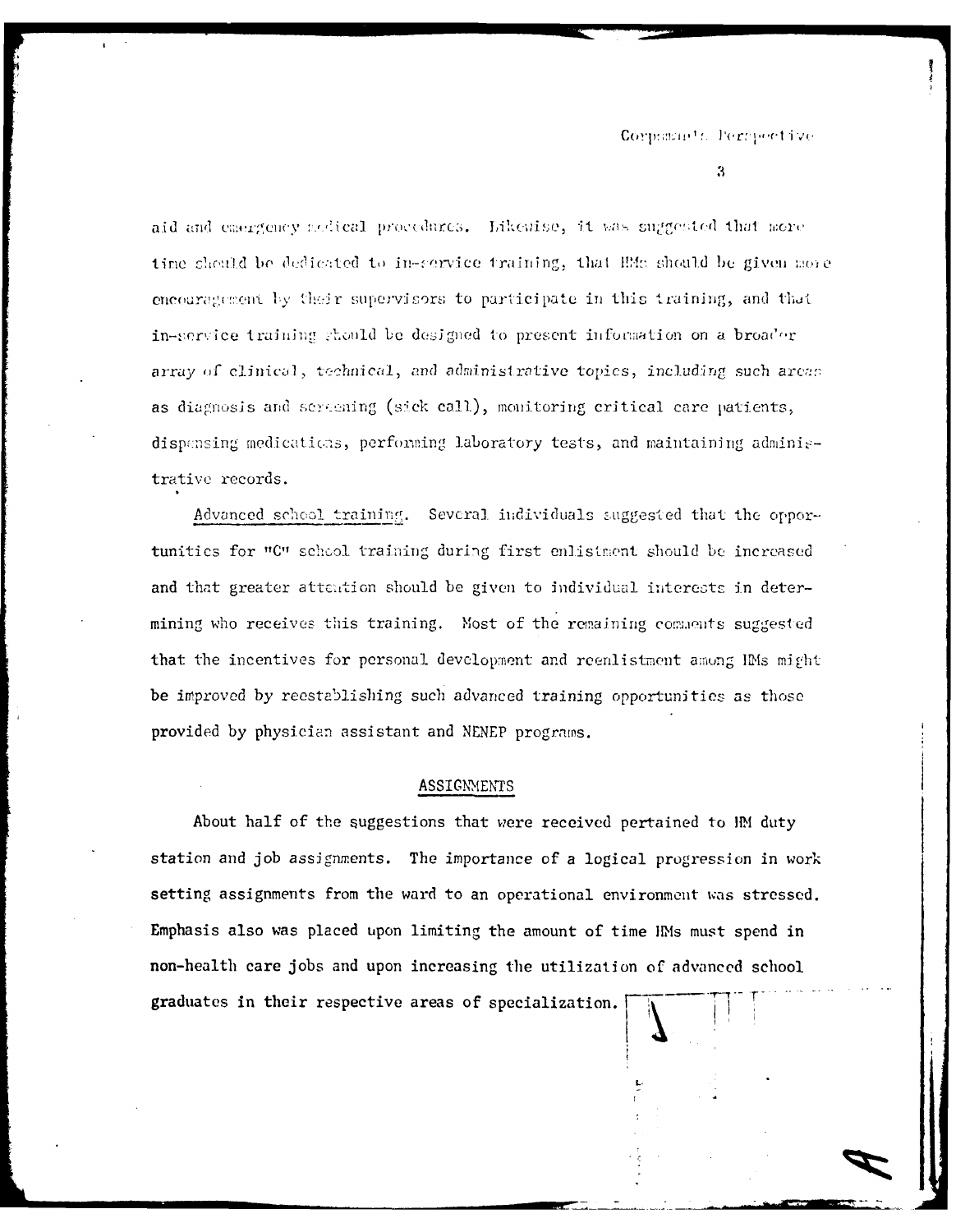#### Corposante Persportive

 $\overline{\mathcal{L}}$ 

Sequence of assignments. The commonits in this category strusped the training and experience that IMs should be getting in their early assignments. The first area of enphasis in these comments was on the importance of ward duty as a precursor to nearly all other IM assignments, including advanced school training. Ward duty was generally considered to be the best first assignment for IMs because it tends to build confidence in one's ability to work directly with patients and reinforces the hands-on patient care skills that are developed during Hospital Corps School. It also helps the corpsman to gain an immediate appreciation for doctor, nurse, and corpsman relationships. Most suggestions in this area indicated that 6 months of ward duty were sufficient to obtain these benefits.

Another area of emphasis was avoiding the potentially stagnating effects. of remaining in the same job for too long a time. The focus in these comments was usually on professional growth and the development of broad experience in Medical Department operations. Many corpsmen who described the value of ward duty also mentioned the added benefits that could be gained from rotation through several wards rather than concentrating this experience on a single ward. Following completion of ward duty, several corpsmen suggested that the orderly rotation of HMs through several departments was more beneficial than remaining in a single department for the duration of a duty station assignment. Overall, the thrust of job rotation should be toward increasingly responsible positions.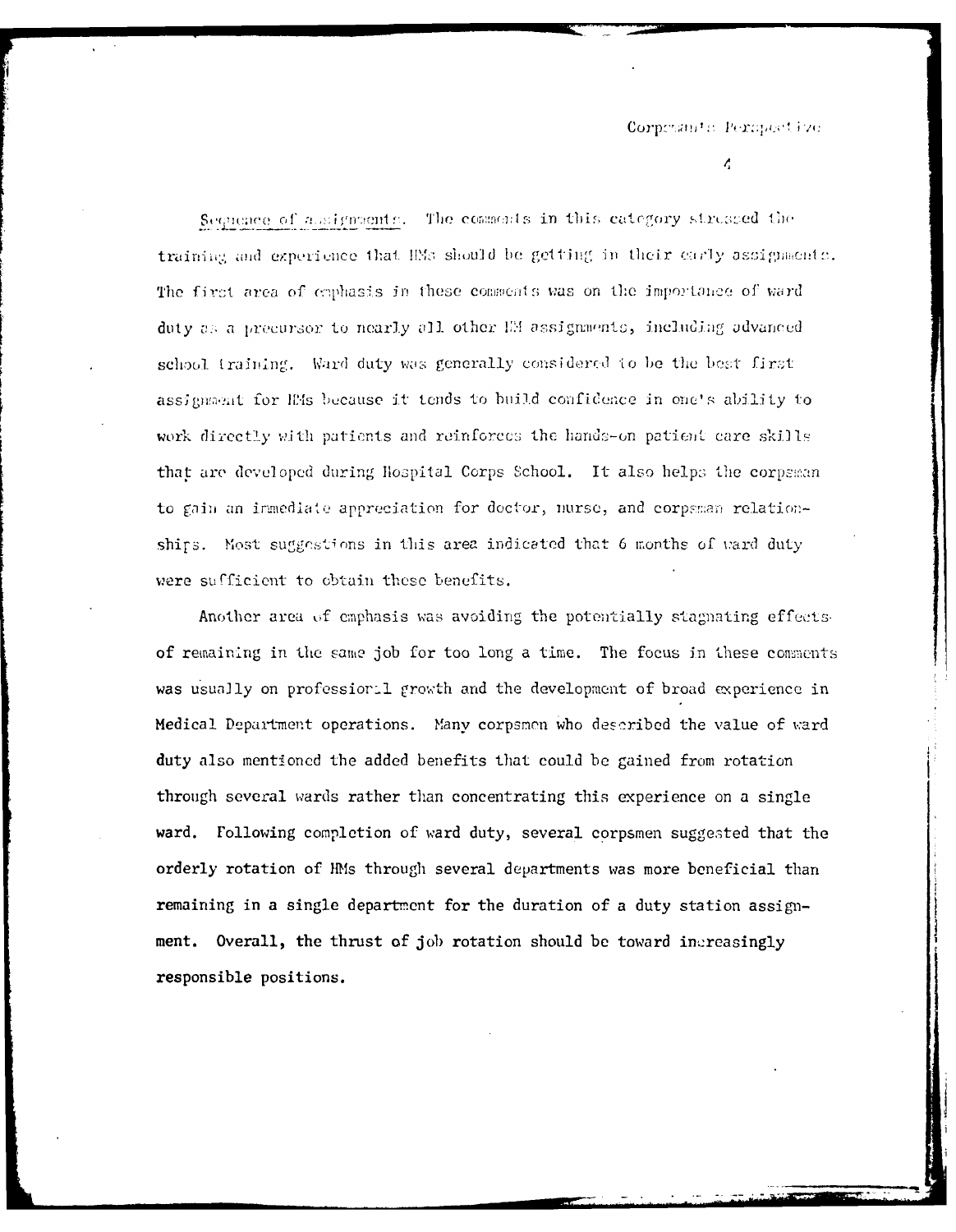$5\,$ 

A final area of caphasis was on the need for providing E4s with a broad range of working and instructional experiences at Naval Regional Medical Centers before assigning them to such non-medical activities as ships and the Fleet Marine Force. Supervisors at operational commands are frequently unable to provide inexperienced HMs with the training required to perform designated health care tasks effectively, leaving both the HM and his or her supervisor in a difficult position. By providing HMs at the Naval Regional Medical Centers with closely supervised, on-the-job instruction and experience in such areas as the screening and treatment of patients in sick call, dispensing medications, performing laboratory tests, taking x-rays, and maintaining health records, they will be better prepared for the difficult transition into an operational environment and the chances for error under less closely supervised circumstances will be reduced significantly.

Non-health care jobs. Many corpsmen suggested that assigning an HM to administrative, clerical, or custodial duties was a waste of health care training and manpower. Perhaps the strongest statements in this regard pertained to the inadvisability of assigning recent Hospital Corps School graduates to these positions. Since the knowledge and skills required of newly designated IMs have not yet been reinforced by on-the-job experiences, they can be lost quite rapidly through disuse. Unfortunately, loss of these capabilities does not relieve the junior IM of responsibility for providing patient care services during emergencies and subsequent job assignments. Although it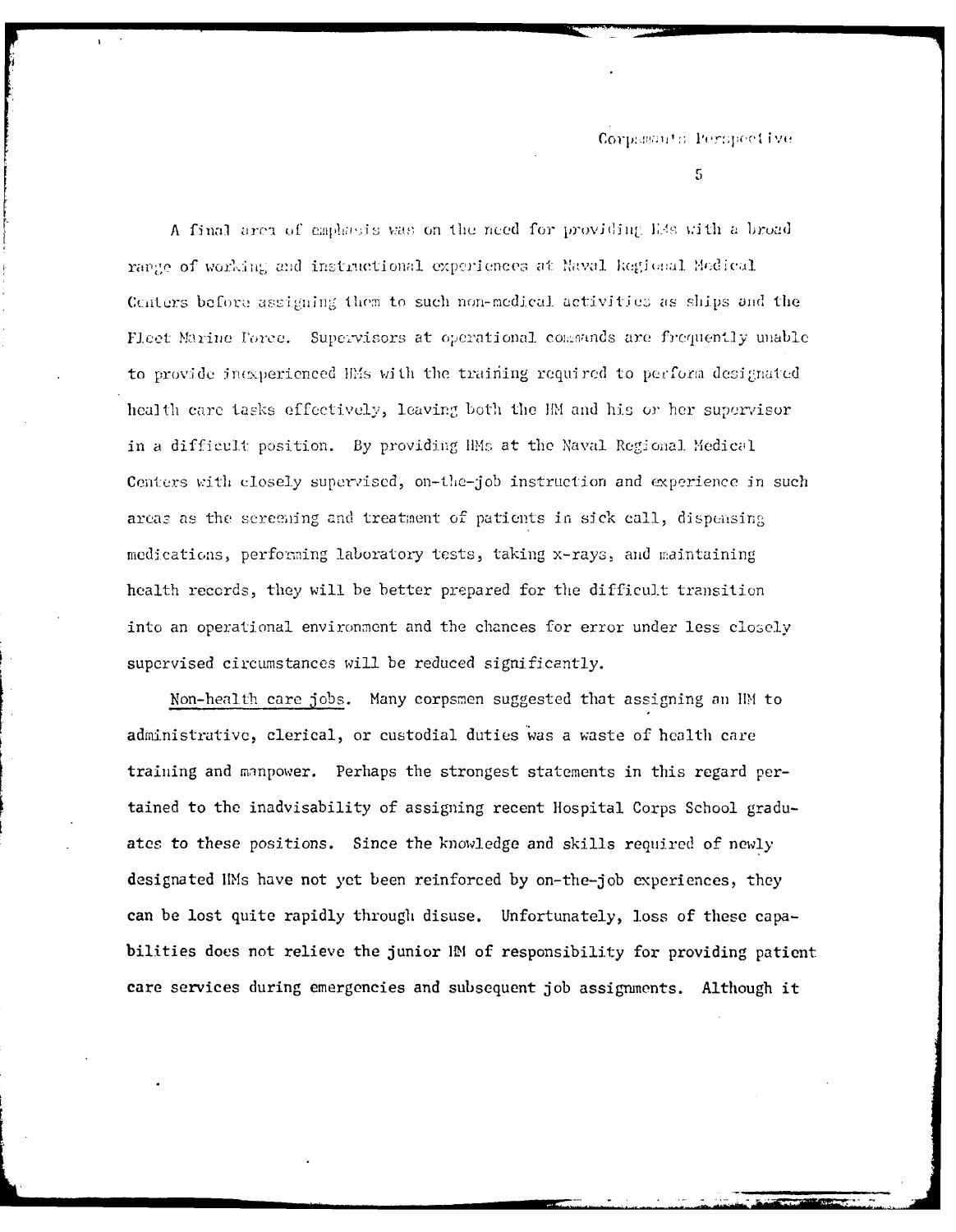#### Corpomats Perspective

6

was generally acknowledged that these jobs must be performed, it was suggested that they not be assigned to nevly designated Hfs and that these assignments should be of shart duration when required. Furthermore, it was suggested that consideration might be given to making greater use of individuals trained in other, more appropriate, Navy occupations to provide these non-medical services. Personnelsen, Masters-at-Arms, and Storekeepers, for example, might be assigned to the Medical Department to perform record-keeping, security, and supply functions; in addition, the Medical Department could utilize seamen in such general daty jobs as transportation and facility maintenance.

Technician utilization. It was suggested that some commitment should be made to permit advanced school students to work in their specialized field for a significant period of time following course completion. This was noted as being particularly important from the standpoint of fulfilling a student's expectations as well as reinforcing his acquired skills and abilities. Assignment of a newly designated technician to the Fleet Marine Force was cited as a major problem since the opportunities for technicians with the FMF to work in their specialized fields are severely restricted. Furthermore, since technicians assigned to sea duty generally have less opportunity to work in their specialty and are less able to keep up with new techniques and procedures, it was suggested that the availability of refresher courses and Temporary Additional Duty assignments to nearby shore facilities be increased as a means of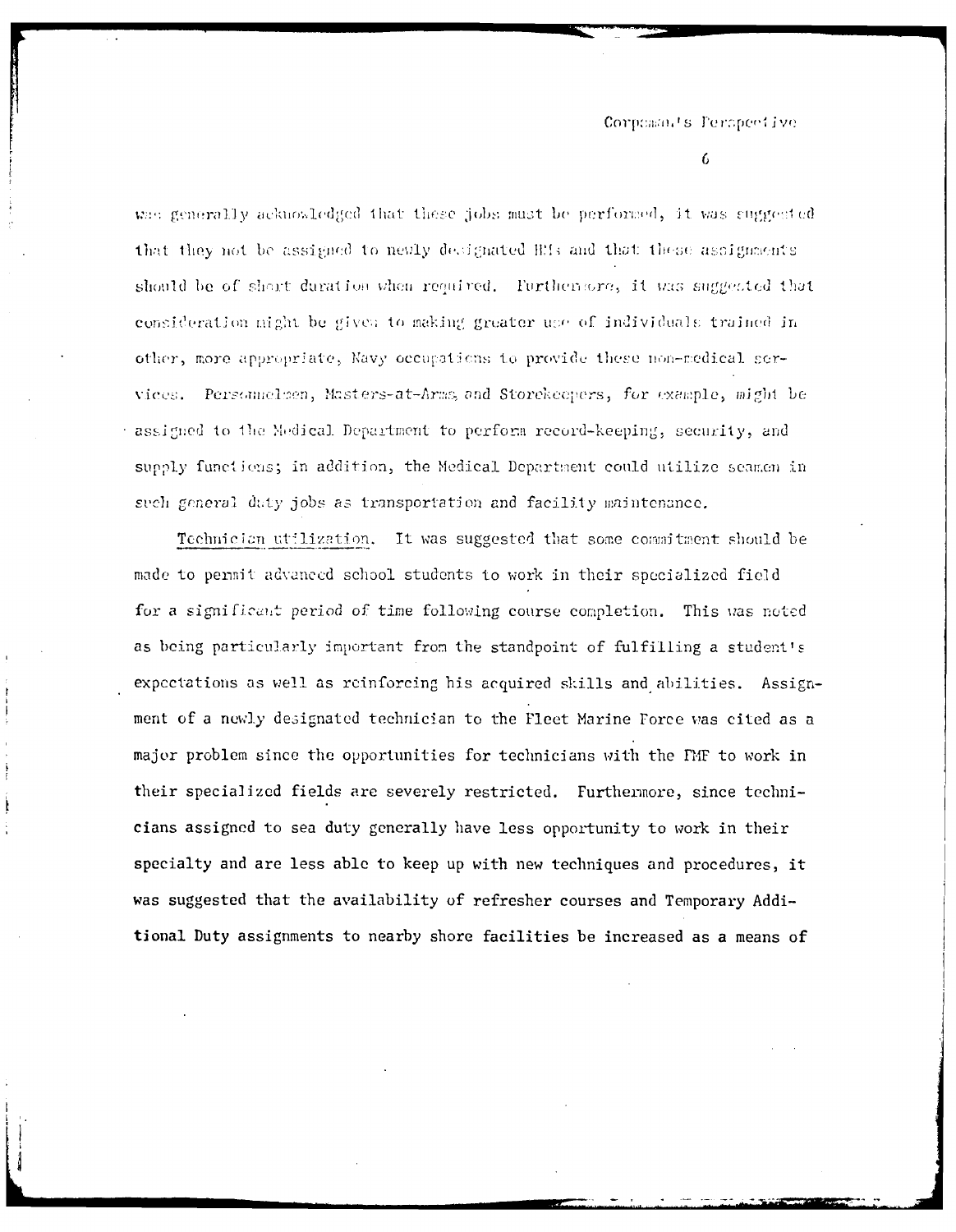$\gamma$ 

enabling these medical personael to exintain their proficiency.

 $\mathbf{r}$  .

Individual preferences. Many corporsen suggested that more attention and greater weight should be given to the duty station and job preferences of IMs. when new assignments are being considered. Personal preferences should be considered not only then changes in duty station are due to be made, but also when a new individual is being evaluated for assignment within a particular activity. Interviews conducted by the appropriate personnel should be oriented toward assigning the individual to a department and job that will promote the best match between occupational demands and the individual's interests and abilities.

#### WORKING CONDITIONS

Approximately 20% of the suggestions that were received pertained to the indoctrination, responsibilities, and supervision of junior corpsmen.

Indoctrination. Many corpsmen suggested that greater effort should be made to provide HMs with information that will speed their adjustment to a new duty station or job assignment. Information on the local community, housing, unique characteristics of the new work setting, and job standards and requirements were cited as examples of information that would be helpful to newly assigned HMs. It was suggested, in addition, that a formal indoctrination course similar to that provided by the Field Medical Service School. might be developed for HMs assigned to ships and that a Fleet Marine Force indoctrination period might be added to the class "A" school curriculum as a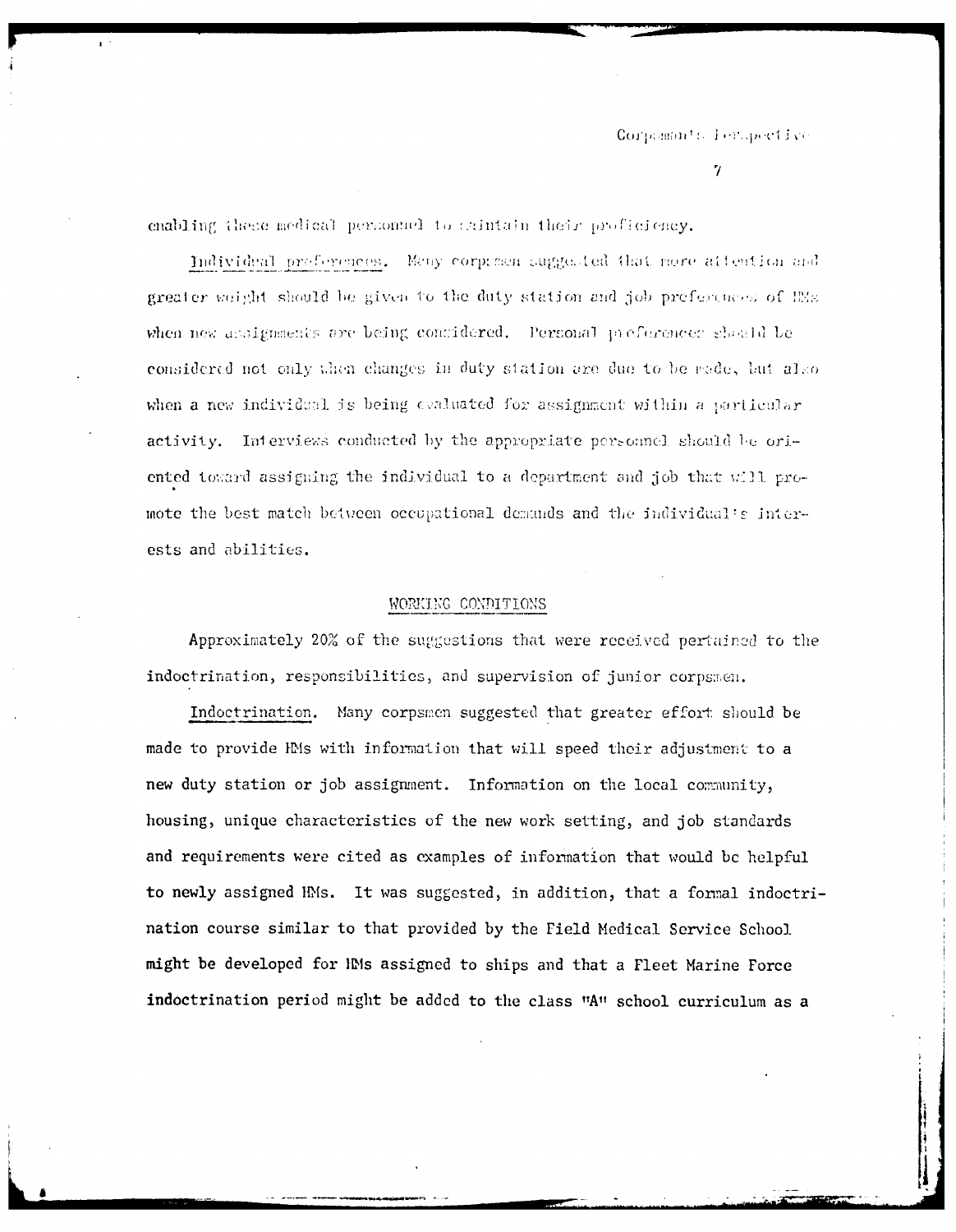### Corponants for specifive

8

means of providing all ELS with come exposure to that unique work netting.

Removesibilities. A suggestion ande by meay corpresent war that junior HAs should be given more reuponsibility as they develop their ckills and demonstrate the ability to assume more responsible positions. Too often, according to these comments, junior IMs are Linited to the performance of menial chores, which tends to create demeaning work roles and such informal job titles as "bedpan pushers," "ward coolie," and "gofer." It was suggested that one means for alleviating this problem might be to increase the number of significant duties assigned to junior HMs in combination with the less rewarding duties. It also was noted that with the growing shortage of physicians, it might be necessary to assign expanded duties to greater numbers of IMs.

Supervision. The largest number of comments about working conditions pertained to the attitudes and leadership skills of supervisors. Examples of poor supervisory practices that were mentioned include supervisors "harassing" junior HMs, looking down on junior HMs as "second class citizens," unfairly favoring some junior IMs over others, promoting negative attitudes toward the Navy, failing to consider the needs and opinions of junior HMs, and leaving, rather than helping out, when the workload gets heavy; all types of corpsmen's supervisors, including physicians, nurses, Medical Service Corps administrators, and senior IMs, were mentioned in these comments. A double standard in the enforcement of dress and grooming regulations for officers and enlisted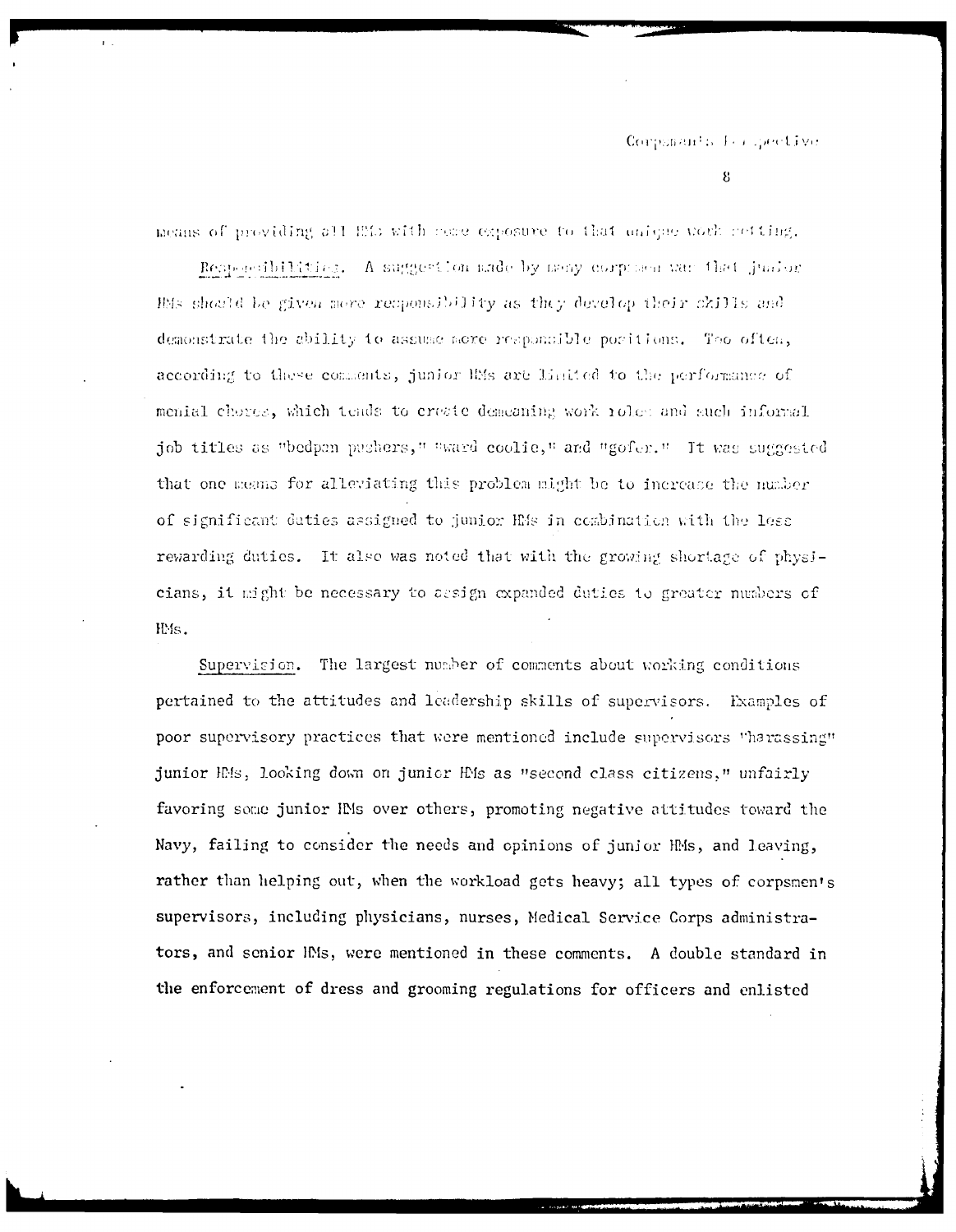Corposition to Perspective

#### $\Omega$

personnel also was roted as a source of aggravation for junior life. One suggestion that was rade by several corposen was that persons selected to fill. supervisory positions be chosen on the basis of Jeadership ability or potential rather than simply considering an individual's seniority, professional status, or technical competence. Another suggestion that was offered by several corpsmen was that greater emphasic should be placed upon providing human relations training for supervisors.

In conclusion, the many constructive suggestions offered by concerned corpsmen in this study appeared to reflect a positive desire to improve the quality of Navy health care services and certainly deserve thoughtful attention.